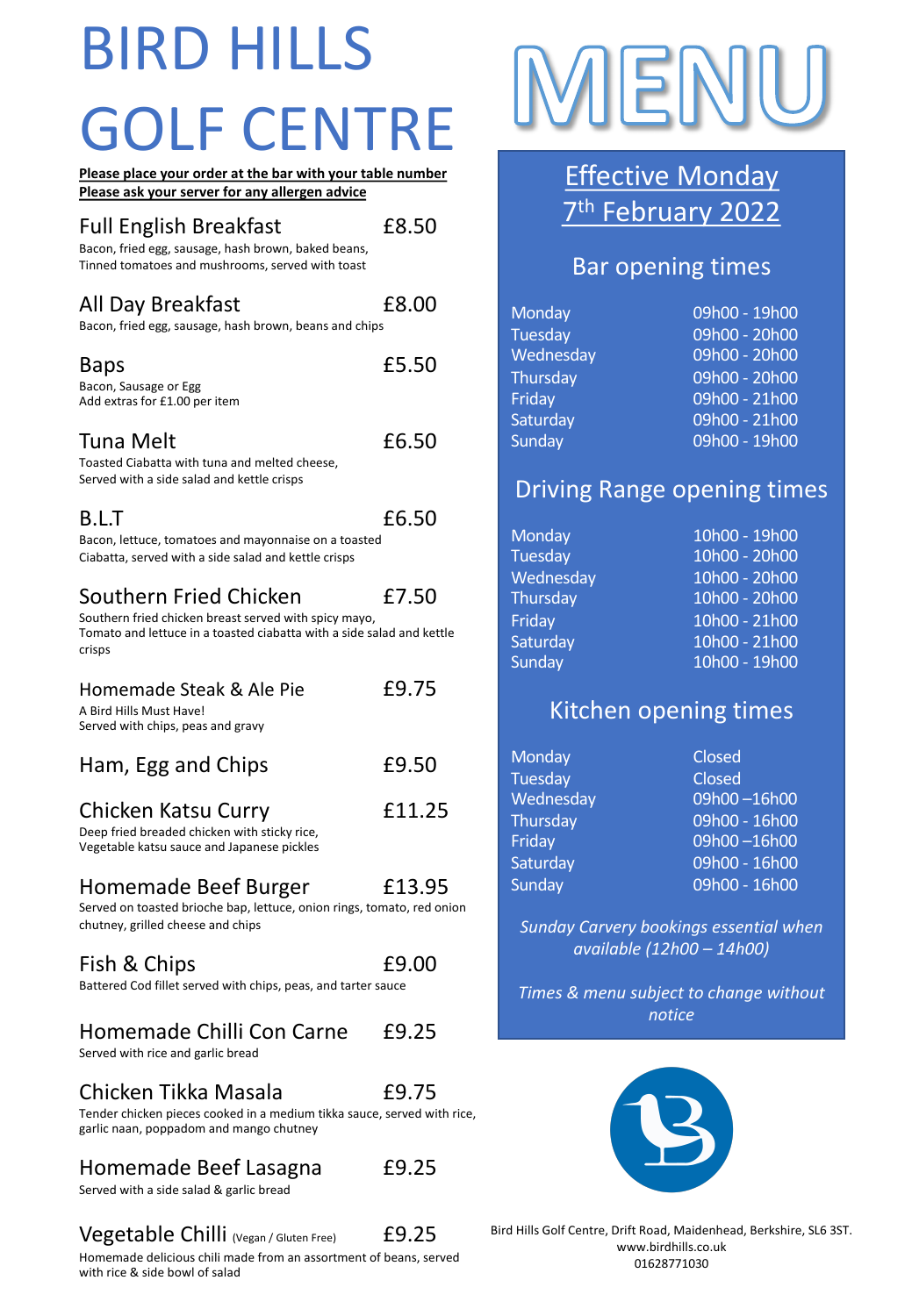Bird Hills Café Menu

£4.50

| Monday    | 10h00 - 18h30 |
|-----------|---------------|
| Tuesday   | 10h00 - 19h30 |
| Wednesday | 10h00 - 19h30 |
| Thursday  | 10h00 - 19h30 |
| Friday    | 10h00 - 20h30 |
| Saturday  | 10h00 - 20h30 |
| Sunday    | 10h00 - 18h30 |
|           |               |

# **Chicken and Pesto Panini**

## **Pesto and Mozzarella Panini**

### **Pasties**:

- Cheese and Onion
- Steak and Ale
- Chicken, Bacon and Leek

### **Bau Buns**

### **Driving Range Special**

55 Ball Token, a drink of your choice and any of the above items

### **£12.50**